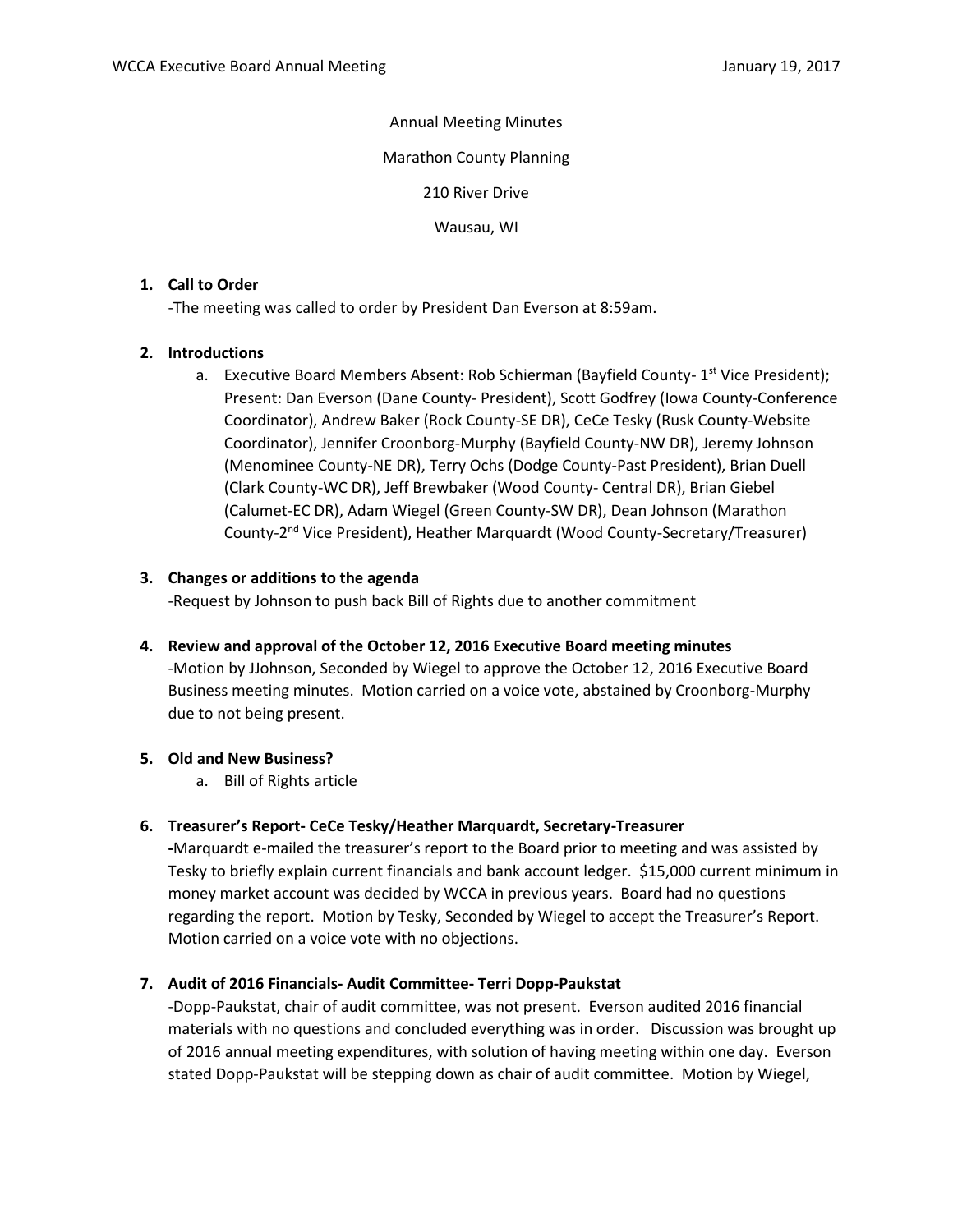Seconded by Brewbaker to approve 2016 audit carried out by Everson. Motion carried on a voice vote with no objections.

### **8. Review and approve WCCA 2017 Operating Budget- CeCe Tesky/Heather Marquardt**

-A 2017 proposed budget was passed out to Board members. Tesky discussed changes made to budget. Revenue: Membership dues- \$6000 increasing to approximately \$6300 (given last year's memberships); miscellaneous revenue from \$0 to \$40. Expenses: Executive Board Meetings- facilities from \$275 down to \$200, meals from \$750 down to \$200, lodging from \$1,190 to \$0; Operations- Books/Subscriptions/Reference- from \$0 to \$40; Supplies- from \$300 to \$1200 for new laptop. This equates to an additional \$340 in total income, and a difference of +\$875 for expenses. The total amount of changes to the income and expenses is \$1215 being brought to the Board.

-Further discussion amongst the Board on amending some of the proposed pre-amended expense budget items included: Operations- Leadership Training from \$500 to \$1000; Exec board meetings- lodging \$0 to \$325; meals \$200 to \$400.

-Discussion was also had in regards to increasing dues/fees so net income is not negative, but to have a proposed positive net income at year's end. 2017 changes include increasing conference fees; Spring Conference from \$115 to \$125, Fall conference from \$125 to \$150 for full registration. Partial-day fees increasing \$35 to \$40 (half-day), not including meals. Based on last year's attendance to the conferences, these changes would bring in about \$1,000 more at the spring conference and about \$2,000 at the fall conference, for a total additional \$3000 in program income. Conference Speaker budget is increasing from \$500 to \$1000 per conference, for a total \$1000 budget increase per year.

-The end of the year Net Income is approximately \$670, with these amendments.

-Motion by Croonborg-Murphy, Seconded by JJohnson to amend the budget by increasing spring and fall conference fees. Motion carried on a voice vote with no objections

-Motion by JJohnson, Seconded by DJohnson to amend the 2017 budget by altering expenses. Motion carried on a voice vote with no objections.

-Agenda item for summer: raising membership dues

#### **9. Committee Assignments and Appointments for 2017 (See Spreadsheet)**

-Program committee, legislation/education chairs are automatically assigned.

-Land use steering committee- Ochs offered to apply when Dopp-Paukstat steps down. Godfrey described application process through WCA.

-Dopp-Paukstat is stepping down from leadership & outreach chair. Everson suggested 2 cochairs.

-Marquardt to forward WCCA members with willingness to serve on committees, to board members.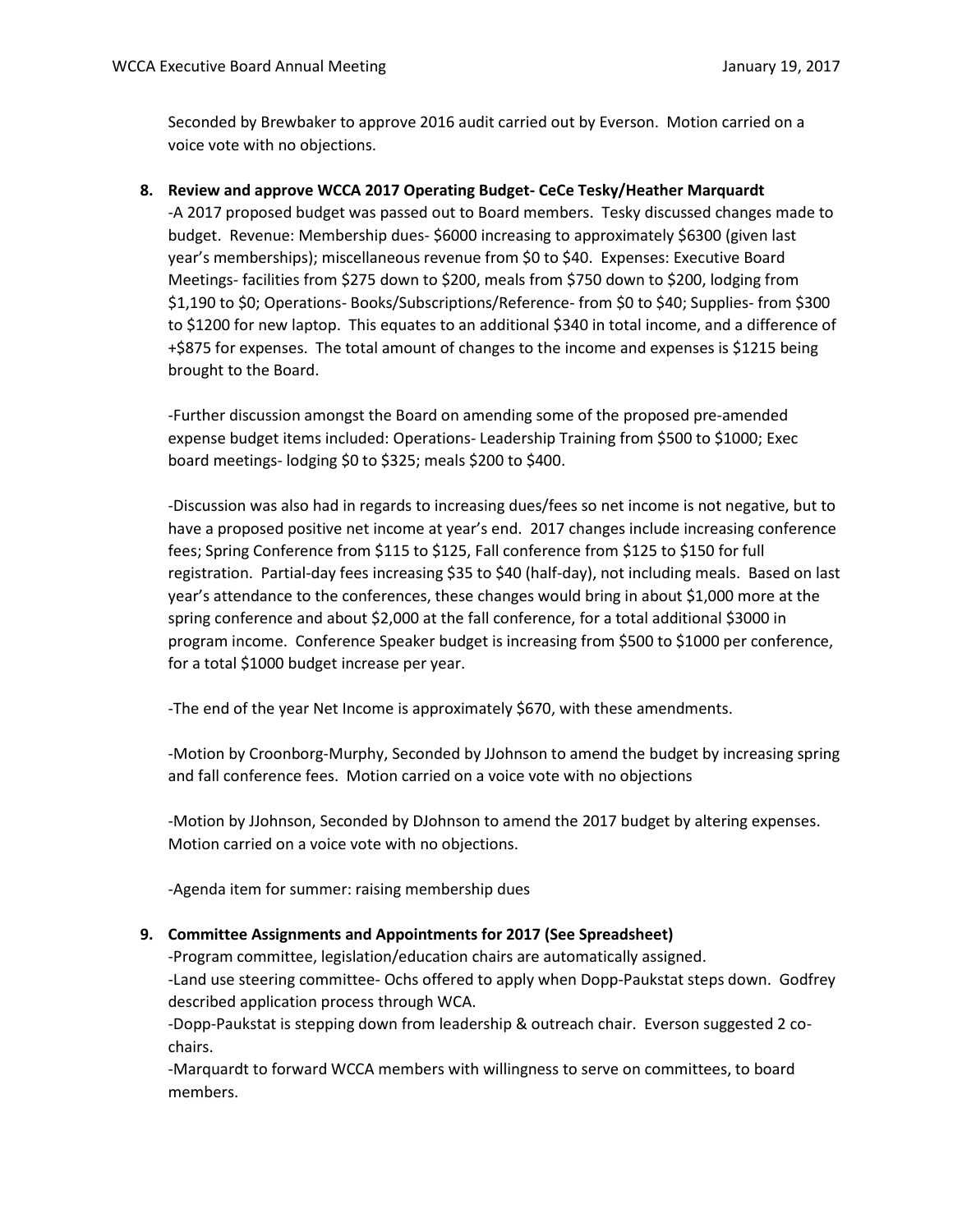a. Executive Board representation on committees

- The proposed committee appointments where projected on the screen for view of the Executive Board. There was discussion on proposed members to fill committees.

- b. Standing Committees
- c. Ad Hoc Committees
- d. Program Coordinator- Appointment Proposal Scott Godfrey -Godfrey offered to serve as Program Coordinator again. -Motion by Baker, Seconded by Giebel to approve Scott Godfrey as Conference Coordinator 2017. Motion carried on a voice vote with no objections.
- e. Web Page Coordinator- Appointment Proposal CeCe Tesky -Motion by JJohnson, Seconded by Croonborg-Murphy to approve CeCe Tesky as Web Page Coordinator 2017. Motion carried on a voice vote with no objections.
- f. State Agency Liaisons and Others- Proposed affiliations - Everson reached out to each member, and they are all currently active.

-Motion by DJohnson, Seconded by Brewbaker to approve 2017 committee assignments. Motion carried on a voice vote with no objections.

-Other specific items per committee highlighted in agenda item 10.

# **10. Committee and Project Reports**

- a. Program Coordinator/Conference Committee
	- i. Fall 2016 survey monkey findings

-Ochs reminded conference coordinator to check responses -Godfrey told Board to contact him if there are questions they'd like to see on the next survey, or if they'd like a copy of the findings of previous surveys

- ii. Draft Agenda 2017 Spring Conference March 30-31<sup>st</sup> 2017, Stoney Creek -Agenda to be drafted by early February from Schierman -February 10<sup>th</sup>, 2017 is deadline for district reps to email rob with silent auction items
- iii. 2017 Fall Conference- Devil's Head, October 11-12 -Everson suggested tour of Aldo Leopold nature center, Godfrey to work with Schierman for possibility of transportation and logistics.
- b. Raffle-Heather Marquardt

-Tesky reported \$525 in profit (\$1175 total in, \$650 paid out). The money raised from raffle goes specifically toward scholarship fund. \$664 was raised by silent auction, bringing in almost \$1350 total for 2016 scholarship fund.

c. Scholarship Report- CeCe Tesky

-For anyone attending school at any age for any student, but preference given similarly related major. 6 applications reviewed in 2016. Everson suggested discussion on providing additional \$500 scholarship beginning in 2018. Applications are on website, with March 18<sup>th</sup>, 2017 deadline.

d. Leadership Group Report and Planning for Spring Conference with UWSP CLUE- Terri Dopp-Paukstat and Lynn Markham -Dopp-Paukstat not present. Markham reflected on WCCA Zoning leadership session at CWES Jan. 9 & 10, 2017. 21 attendees ranging from <1 year to >10 years experience.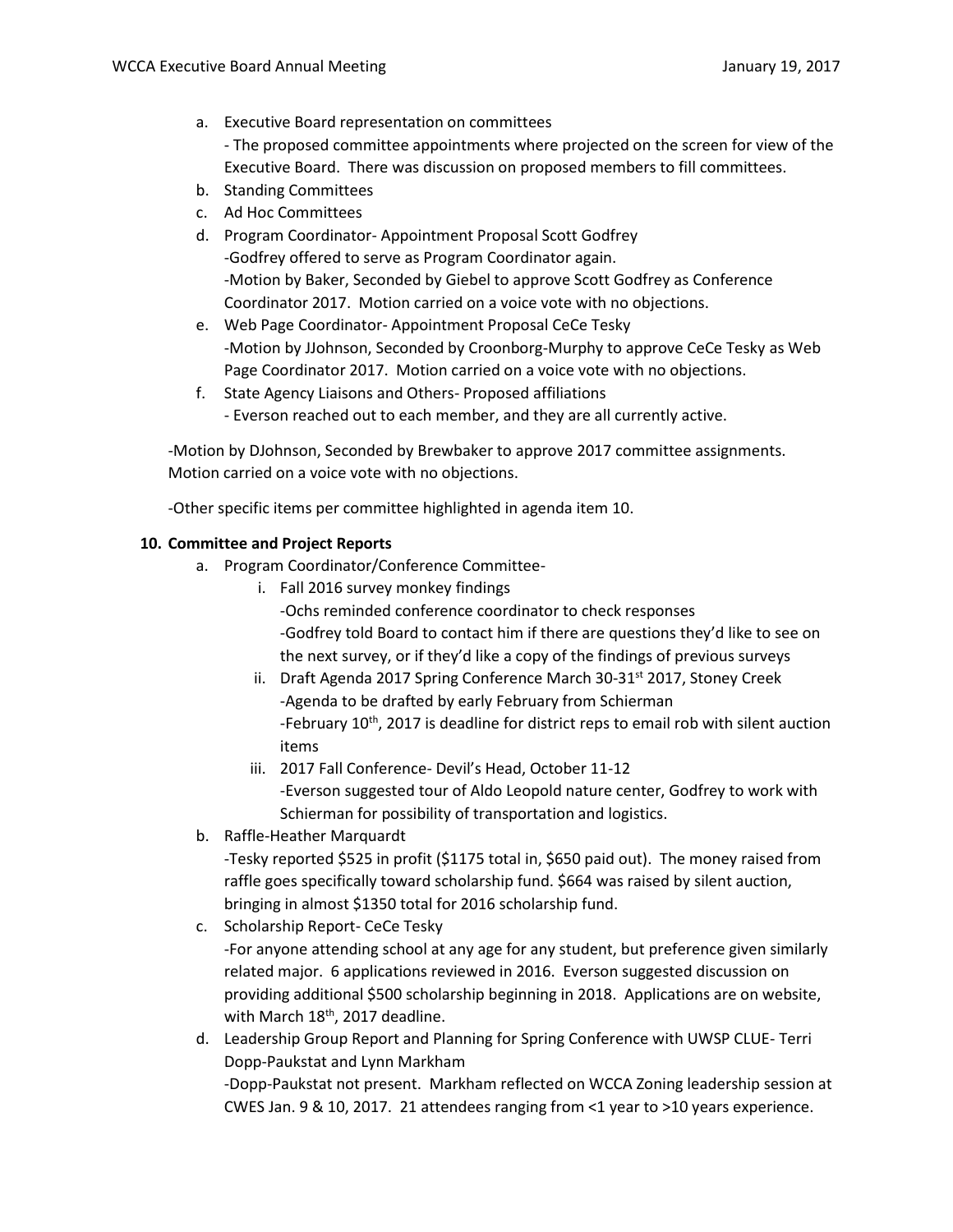Workshop responses were handed out to the board, with positive reviews. A requested topic at the workshops was a session on application of GIS around the state, which will be a topic at the Fall Conference, 2017 according to Everson. Future funding was requested during winter seasons.

-Ochs reported with Dopp-Paukstat thinking of retiring soon, thought should go into mentoring a new chair for leadership sessions. Everson suggested having 2 people in charge.

- e. Annual Scholarship Fundraiser at Spring Conference- Raffle vs. Silent Auction/others? -One or the other raffle or silent auction (from donations) per conference. Raffle is usually in fall, silent auction in spring. Raffle in fall usually because of renewing raffle license, ordering tickets, etc. Godfrey responsible for raffles and silent auctions. March 1<sup>st</sup>, 2017 deadline to have donations to Godfrey with suggested minimum bid (if there is one). Godfrey to create promo-display-flyer to be added to folders and emailed with conference applications, and put on website.
- f. Legislative Committee/Report- Dean Johnson and Dan Bahr
	- i. Topics to include Property Rights Bill, Short Term Rental, Shoreland. -DJohnson projected legislative memos on the screen for viewing and discussion from the Board. Topics were designating groundwater management areas, authorizing a public restriction to placement of mobile cell towers, and leadtesting.

-Bahr, WCA lobbyist, discussed and requested feedback, concerns (via e-mail) on the cell tower bill, for him to report to Jarchow. Everson requested that Bahr relay WCCA concerns back to Jarchow, Bahr agreed. Bahr stated code administrators should be judicious and cautious with enforcement, as legislatures want to focus on personal property rights, customer service, and government that works with people, who aren't over-regulating homeowners. DJohnson is contact within organization for legislative topics and communication; he requested quick feedback and ideas via e-mail in a condensed, bullet-point manner, from any legislative emails he sends to the Board; and suggested using district representatives as segways to gather feedback from organization members, rather than google groups as a means of communication on these topics. Everson suggested feedback be discussed at the district level in a professional manner. Godfrey & DJohnson will continue working with Bahr regarding legislature.

-Ochs recommended districts reach out to NR115 subcommittee if assistance or clarification is needed.

- g. Administrative Code Committee- Jeremy Johnson -JJohnson stated no reason to meet, nothing to report.
- h. Nominating Committee- Jen Croonborg-Murphy -Croonborg-Murphy stated action will be at fall conference.
- i. Audit Committee- Terri Dopp-Paukstat (earlier item discussed)
- j. NR 113 Committee- disbanded
- k. NR 115 Shoreland/Wetland Committee- Dan Everson/Terry Ochs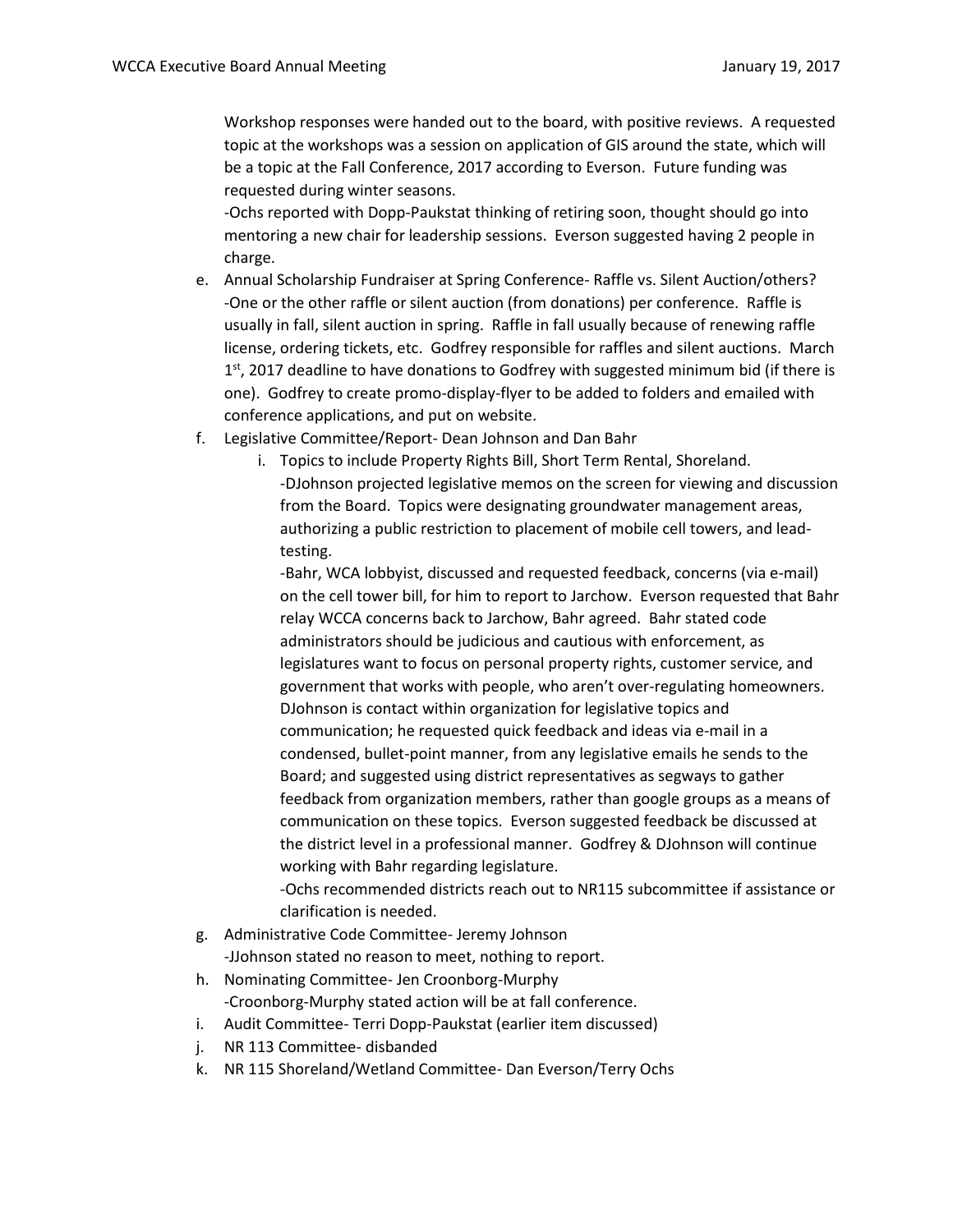-Everson stepping down as chair, Ochs replacing. Everson stated main focus of committee was to put shoreland guidebook together relating to NR115. Upon ¾ finished, changes came about in NR code, when it was put aside until legislative changes were completed. It is now being revisited- with question of 'who is going to use it?', since each county has ordinances and model. Everson's has presidential goal to complete guidebook this year.

-Kay Lutze, state Shoreland Coordinator gave updates via conference call. DNR has been trying to go to district meetings to see where counties are at; only 1 county has not submitted anything. Shoreland team is currently working on getting all counties certified. Lutze asked for any suggestions be e-mailed directly to her. Notes may be added to NR115 regarding statutory changes to clarify parts of the code, but not to change content. Notification of certification will come via e-mail & mail.

- l. NR 116 Committee- Sue V. and Michelle Staff -Sue VandenLangenberg replacing Michelle Staff as committee chair.
- m. Mining Committee- Kevin Lien

-Everson read a communication from Lien regarding mining committee update to the Board; no proposed amendments to NR135 at this time was interpreted by Lien.

- n. Working Lands Initiative Committee- disbanded
- o. Awards/Scholarship Committee- (earlier item discussed)
- p. Web Page Committee- CeCe Tesky -Baker accepted chair position, decided to have just 3 instead of 4 on committee, with Tesky reaching out and working with those 3. -Tesky provided update of pages she'd like to create to put on the webpage. District Rep deadlines for decoder: 10<sup>th</sup> of Feb, June, Sept & Dec.
- q. DSPS/POWTS Committee- Chris Olson

-Tesky provided update: Rebuilding a relationship with DSPS is number one goal, as there have been a lot of retirements & change from Commerce to DSPS with many new people who may not know what WCCA does. Tesky has set up a time to meet with Division Administrator to have discussion and intro. WOWRA is very concerned about the idea to eliminate the need for licenses in certain professions to do work, & funding for replacing failing septic systems. Tesky to send out a survey what each county has in order to fund failing systems. Brewbaker suggested bringing back science and academic into DSPS, manufacturers, etc. & re-visiting experimental systems. Next meeting for POWTS Committee is March 29<sup>th</sup>, 2017.

- r. POWTS Technical Advisory Committee- disbanded -Dorment, not disbanded
- s. Executive Guidebook- Karl Jennrich (disband?) -Completed

-Motion by JJohnson, Seconded by Brewbaker to disband Executive Guidebook. Motion carried on a voice vote with no objections.

## **11. State Agency and Affiliated Organization Reports**

a. WI Dept of Safety and Professional Services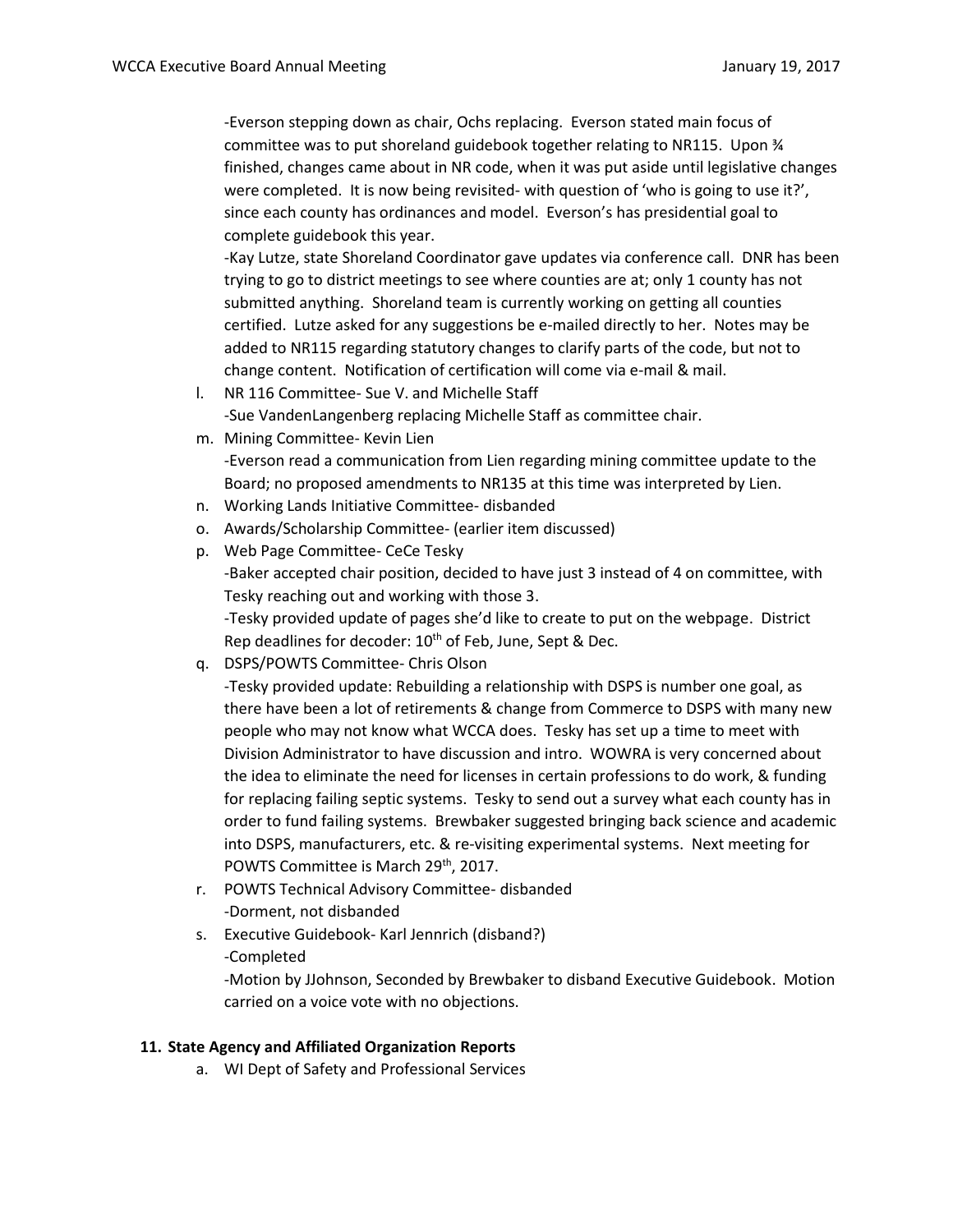-Matt Janzen of DSPS attended the meeting, updates from DSPS included personnel changes; Travis Wagner for SW territory, mobile resource out of Wautoma is now managing LaCrosse to Waushara to Rock Counties. Districts have recently been shuffled to keep reviewers offices in their own districts. New plan-reviewer & wastewater specialist for several NE counties, Tim VanderLeest out of Green Bay. Secretary Dave Ross is no longer Dept. secretary of DSPS; deputy (acting) secretary currently, Eric Esser. Code Council close to finalizing & closing; trying to work out locking devices, adding secondary containment for all systems. Next meeting has not been announced, potentially end of February. Change to continuing education courses- still put on by state employees, but held at tech schools, who also manage the logistics of the courses. Ed Taylor out of Hayward putting on night classes due to high interest in attendance for soil testing. Electronic audit & inspection audits for POWTS are on opposite 2-year cycles for each county that Matt encompasses. The WI fund budget has not yet been proposed for 2017, and counties are to assume it is still proposed.

b. WI Dept of Natural Resources

-Michelle Staff, state Floodplain Coordinator gave updates via conference call. Staff's report was projected on the screen to be viewed by the Board, and she touched on topics. Great Lakes coastal study- to be completed by summer of 2018. Floodplain management update- finalizing Cranberry Model Ordinance by end of January. Federal, State, Local transportation project- Staff communicated with Bahr, hot topic that would like to see completed, with Meg Galloway taking it to a higher level. Campground workgroup- creating it to talk about and explore accessory structures in campgrounds, hopefully being able to appoint a WCCA representative to support this group. 2017 spring conference- Staff is available to present updates. Dam safety program- 3 new water management engineers, shown on DNR Floodplain website. NR116 advisory committee- Scott Godfrey being added to this committee, particular to the floodplain/DOT issues.

- c. WI Dept of Ag, Trade and Consumer Protection -No Updates
- d. UW Stevens Point Center for Land Use Education

-Markham handed out a 'Wisconsin Land Use MEGATRENDS' booklet that highlights transportation background, impacts and policies in Wisconsin. -Workshops coming up include BOA March  $7<sup>th</sup>$ , 2017 in Appleton, Planning Commission workshop in Appleton later in spring; No date for Vilas County BOA workshop; NE district requested zoning workshop. -Reviewers needed for draft of 'Impacts of structures close to the water' publication that was requested by Oneida county.

- e. UW Extension Local Government Center -No Updates
- f. Wisconsin Wetlands Association - Everson handed out WWA updates prepared by Kyle Magyera. Magyera not present. Districts asked to report interest in WWA offering field-based workshops.
- g. Wisconsin Counties Association -See earlier discussion with Dan Bahr.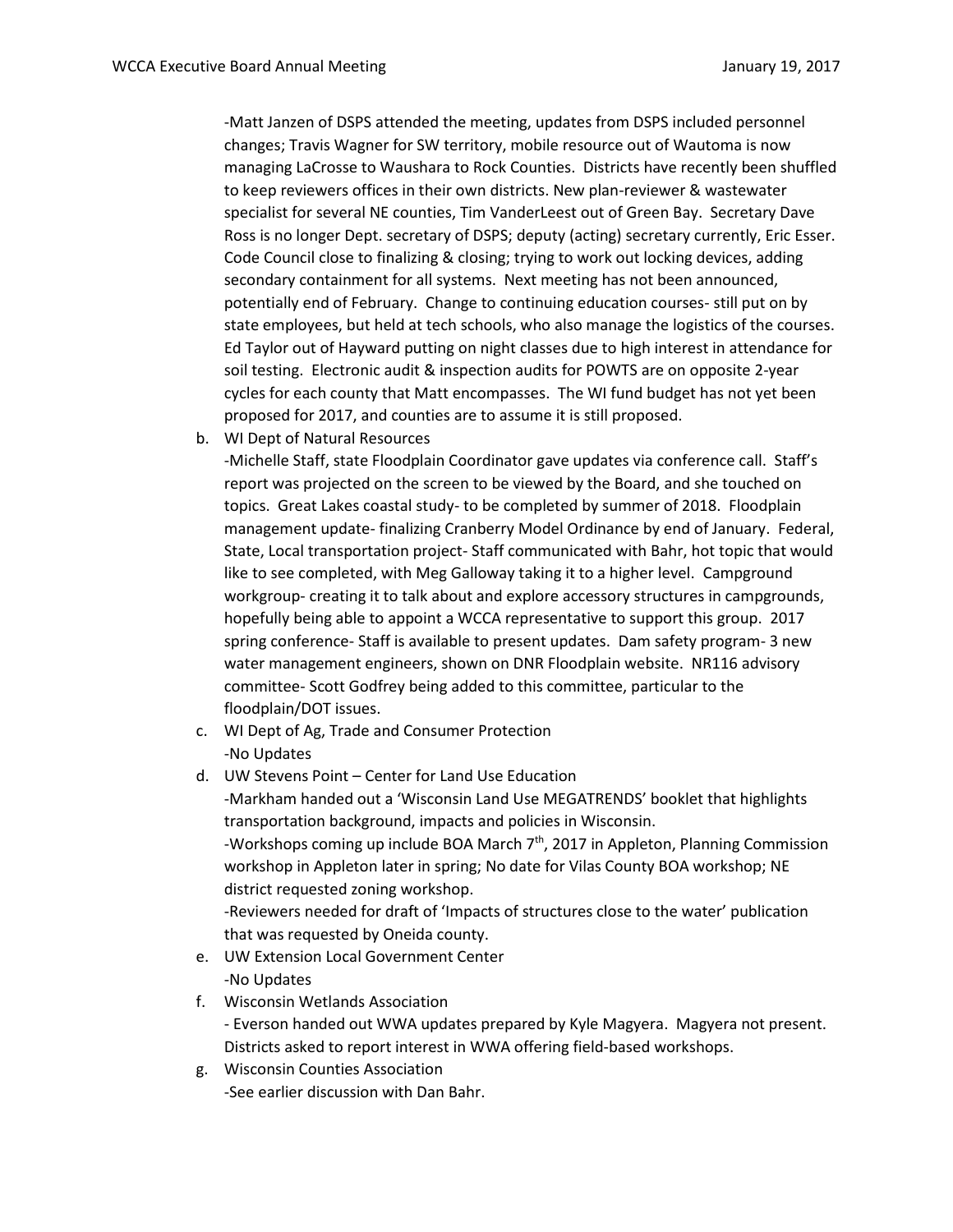h. Wisconsin Land & Water Conservation Association -Nothing to report.

### **12. Plans and Goals for 2017**

- a. Executive Board Goals for 2017 -Next meeting is March 29<sup>th</sup>, 2017 at Spring Conference, 7:00pm. -Everson opened discussion of Executive Board meetings for 2017, with 2 summer meetings to continue.
- b. President's Goals for 2017 -Everson discussed his Presidential Goals & Objectives for 2017, as on the hand-out.

### **13. District Reports (option to move this to the Spring Conference Business Mtg)**

Baker (SE): No report, but commented on Everson's #2 presidential goal, how to get interaction among new people. 2 meetings last year within district.

Croonborg-Murphy (NW): Nominated district representative at recent meeting, taking over for Tesky. Recent meeting in December for district- large attendance at meetings, focusing on teambuilding, with an aim to have more meetings; idea of pairing with NE district, or other departments such as land conservation.

JJohnson (NE): Meet 4 times per year with high attendance, structured with AM speakers and PM business meeting. March is joint with NC district.

Duell (WC): Meet 4 times a year with good attendance, usually incorporate a topic or speaker, & field trips in the summer meetings. Duell nominated district representative at recent meeting.

Brewbaker (Central): Recent meeting involved EAP assessment & interaction on different personalities. Attendance is a matter of subject, but hoping to partner with counties to work on this by offering field days in counties within the district.

Giebel (EC): Different meeting locations throughout 11 counties in district, working a lot with local town-zoning, giving advice and offering assistance. Dec-March meeting, topics are sometimes a struggle in this district

Wiegel (SW): Recently discussed general popular topics- cell towers, NR116, shoreland. Thinking about bringing in state representative, and inviting local citizens.

#### **14. Adjourn**

-Motion by JJohnson, seconded by Wiegel to adjourn annual meeting. Motion carried on a voice vote with no objections at 3:10pm.

#### **Administrative Notes:**

- 1) Lunch for Board members provided on January 19, 2017
- 2) Next Executive Board meeting: March 29, 2017, 7:00 PM, Stoney Creek Inn, Rothschild, WI